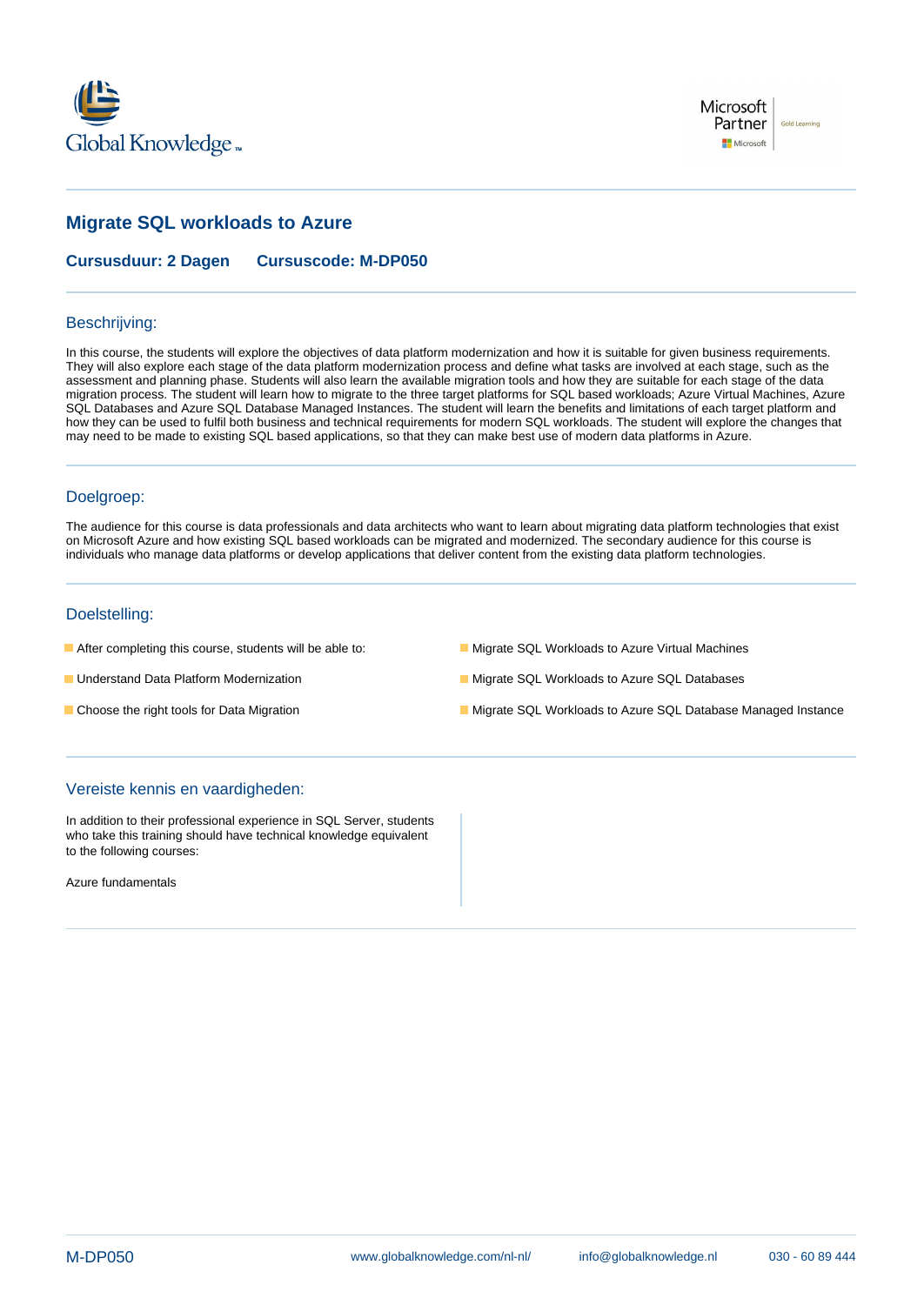## Cursusinhoud:

Modernization line able to: **All the able to: line able to: line able to: line able to: line able to: line able to: line able to: line able to: line able to: line able to: line able to: line able to:** 

In this module, the students will learn the Data Migration Paths Dunderstand the Stages of Migration purpose of Data Platform Modernization and **Discover the Database Migration Guide** Data Migration Paths they will outline the benefits that data platform **Build your data estate inventory using Interval I**ndentify Migration candidates using Data modernization can bring to an organization. The Map Toolkit Migration Assistant Migration Assistant students will then learn the various stages of a **ID** Identify Migration candidates using Data **Evaluate a Data workload using Database** data platform migration projects to understand Migration Assistant Experimentation Assistant Experimentation Assistant what is involve in each stage to maximise the Evaluate a Data workload using Considerations of SQL Server to Azure VM chances of a successful Data Platform Database Experimentation Assistant Migrations Modernization Projects. Finally, students will **Data Migration using Azure Database** SQL Workloads to Azure VM Migration explore the various data migration paths to Migration Service **Conserversity** Options understand how each approach is different and  $\blacksquare$  Migrate non-SQL Server workloads to  $\blacksquare$  Implementing High Availability and why you would choose one migration approach Azure using SQL Migration Assistant Disaster Recovery Scenarios over another. Considerations of SQL Server to Azure Choose the right SQL Server Instance

- **ID** Understand Data Platform Modernization Disaster Recovery Scenarios **Disaster Recovers** Conline
- 
- 
- 
- Toolkit Migrate SQL Server to Azure SQL DB SQL Databases
- I Identify Migration candidates using Data **produced** online Migration Assistant **Load and Move data to Azure SQL**
- **Evaluate a Data workload using Database** Database Database In this module, the students will explore what Experimentation Assistant is Azure SQL Database and why it is a
- Migration Service **Migration** Migration teaches students how to choose the
- **Migrate non-SQL Server workloads to Azure** line and the appropriate SQL Server instance option and appropriate SQL Server instance option and using SQL Migration Assistant **ID** Identify Migration candidates using Data why it can fulfil business requirements for
- Migrations **Evaluate a Data workload using also show students how they can perform**
- 
- Implementing High Availability and Disaster | After completing this module, students will be | which method maybe appropriate to their
- 
- Migrate SQL Server to Azure SQL DB offline Understand the Stages of Migration that can be used to load data into Azure SQL
- Migrate SQL Server to Azure SQL DB online **D** Data Migration Paths Database from an on-premises instance.
- Database Migration Assistant

Lab : Introducing Data Platform Modernization | Database Experimentation Assistant

- Understand Data Platform Modernization VM Migrations VM Migrations Understanding the stages of migration
- Understand the Stages of Migration **SQL Workloads to Azure VM Migration** Data Migration Paths
- 

After completing this module, students will be Disaster Recovery Scenarios Toolkit able to: Choose the right SQL Server Instance Indentify Migration candidates using Data

- 
- 
- 
- **IDENTIFY Migration candidates using Data online Migration Service** Migration Service Migration Assistant **Load and Move data to Azure SQL** Migrate non-SQL Server workloads to
- **Evaluate a Data workload using Database Azure using SQL Migration Assistant Database** Azure using SQL Migration Assistant

- $\blacksquare$  Understand Data Platform Modernization
- 
- 
- 
- 
- 
- 
- 
- **VM Migrations CONSUMING CONSUMING CONSUMING CONSUMING CONSUMING CONSUMING CONSUMING CONSUMING CONSUMING CONSUMING CONSUMING CONSUMING CONSUMING CONSUMING CONSUMING CONSUMING CONSUMING CONSUMING CONSUMING CONSUMING CONSU**
- Lessons Options offline
	-
- Understanding the stages of migration | Choose the right SQL Server Instance | Load and Move data to Azure SQL **Data Migration Paths Community Community** option in Azure **Community Community Community Community** Database
- Discover the Database Migration Guide | Migrate SQL Server to Azure SQL DB
	-
	-

- 
- 

Recovery Scenarios able to: scenarios able to: scenarios at work. It will also show the tools and scenarios at work. It will also show the tools

- 
- 
- 
- Load and Move data to Azure SQL Identify Migration candidates using Data
	- **Exaluate a Data workload using Lessons**
	-
- **Data Migration Paths Community Community** Options **Discover the Database Migration Guide** Discover the Database Migration Guide
	-
	- option in Azure **Migration Assistant** Migration Assistant
- **ID** Understand the Stages of Migration **offline** offline **Experimentation Assistant**
- Data Migration Paths Migrate SQL Server to Azure SQL DB Data Migration using Azure Database
	-

Module 1: Introducing Data Platform Lessons Lessons Lessons After completing this module, students will be under

- **Understanding the stages of migration Conduct Bunderstand Data Platform Modernization** 
	-
	-
	-
	-
	-
	-
	-
	-
- SQL Workloads to Azure VM Migration Migrate SQL Server to Azure SQL DB
	- Implementing High Availability and Migrate SQL Server to Azure SQL DB
		-

**Build your data estate inventory using Map** offline offline Module 4: Migrate SQL Workloads to Azure

Data Migration using Azure Database Lab: Choose the right Tools for Data suitable target for SQL based workloads. It Considerations of SQL Server to Azure VM Migration Assistant data platform modernization. The modules will SQL Workloads to Azure VM Migration Database Experimentation Assistant both offline and online migrations to Azure Options **SQL Database. By doing so, they can assess** SQL Database. By doing so, they can assess **Choose the right SQL Server Instance** line that can be used to enable the data migration **line that can be used to enable the data migration** option in Azure **Exercise 19 Numerization** Data Platform Modernization process. Finally, they will explore the methods

- **Considerations of SQL Server to Azure Understand Data Platform Modernization** 
	-
	-
	-
	- Implementing High Availability and **Build your data estate inventory using Map** 
		-
- Understand Data Platform Modernization Migrate SQL Server to Azure SQL DB Evaluate a Data workload using Database
	-
	-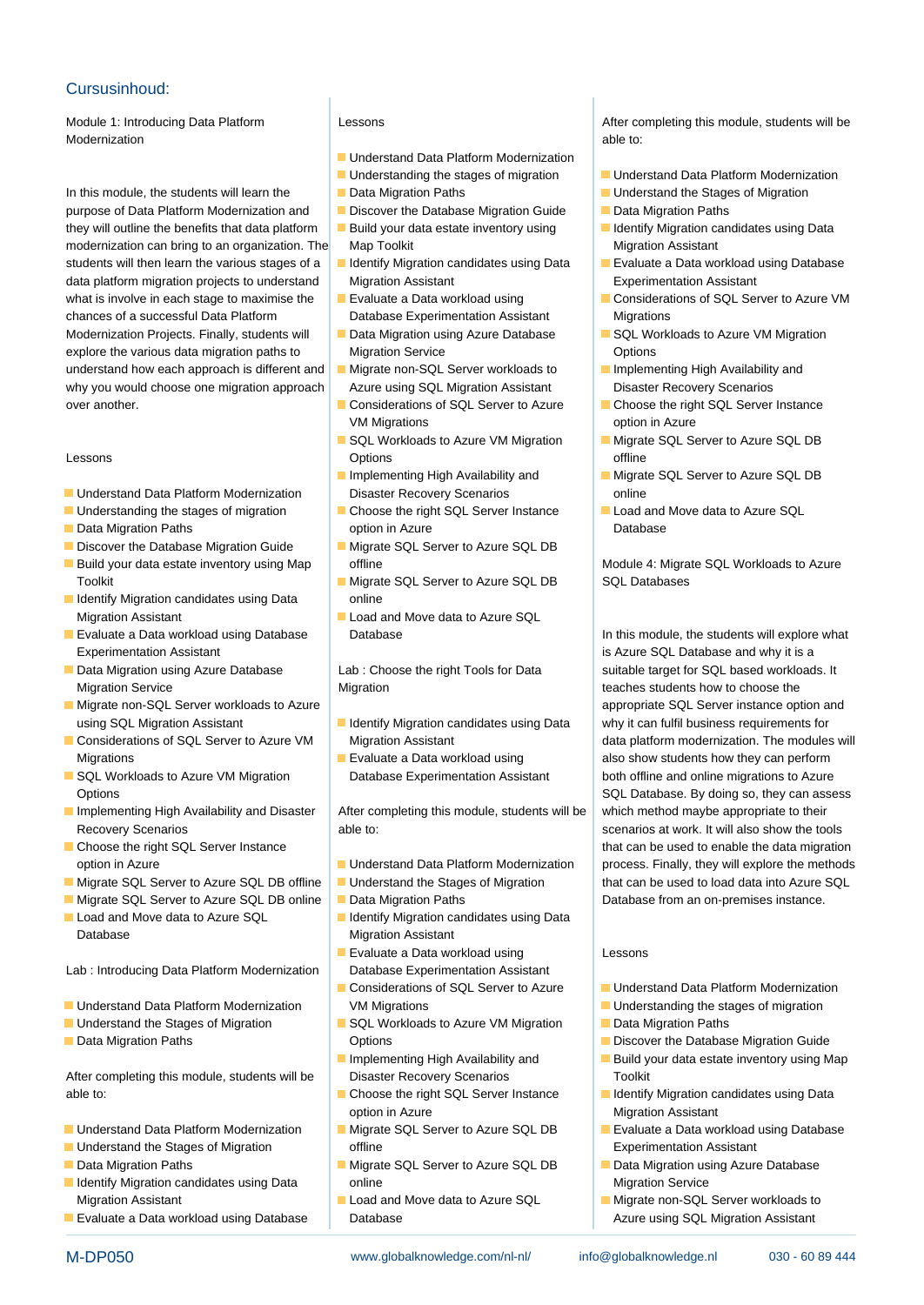- 
- **SQL Workloads to Azure VM Migration and Contract Contract Contract Contract Contract Contract Contract Contract Contract Contract Contract Contract Contract Contract Contract Contract Contract Contract Contract Contract** Options **Implementing High Availability and Contract Contract Availability and Contract Availability and Contract Availability and Contract Availability and Contract Availability and Contract Availability and Contract Avai**
- 
- 
- 
- 
- 

the data Migration Guide as a starting point for Disaster Recovery to ensure service After completing this module, students will be the source of information that your organization  $\vert$  continuity. should use for step by step quidance for modernizing your existing data platform, they Understand Data Platform Modernization will then learn the value of the Microsoft Lessons Lessons Understand the Stages of Migration Assessment and Planning Toolkit to help line Data Migration Paths and Data Migration Paths discover the data assets that currently exist in Understand Data Platform Modernization Indentify Migration candidates using Data theur enviroments. The students will then learn Understanding the stages of migration Migration Assistant the tools that can be used to help them to Data Migration Paths **Evaluate a Data workload using Database** asses for compatibility or workload issues using Discover the Database Migration Guide Experimentation Assistant both the Data Migration and Data **Build your data estate inventory using Considerations of SQL Server to Azure VM** Experimentation Assistant. The students will Map Toolkit Migrations Migrations then see how the Azure Database Migration **ID** Identify Migration candidates using Data **IDEN SQL Workloads to Azure VM Migration** Service can be used to aid online migration of Migration Assistant Continues Coptions databases to reduce the amount of downtime. Evaluate a Data workload using **IMPLE 1966** Implementing High Availability and Finally, an overview of the SQL Migration Database Experimentation Assistant Disaster Recovery Scenarios assistant is provided to show student how to **D** Data Migration using Azure Database **Choose** the right SQL Server Instance migrate no-SQL Server workload. Migration Service option in Azure

Considerations of SQL Server to Azure VM  $\parallel$  Module 3: Migrating SQL Workloads to Azure Migrations Migrations **Migrations** SQL Workloads to Azure VM Migration SQL Workloads to Azure VM Migration

Implementing High Availability and Disaster  $\vert$  In this module, the student will learn how to Disaster Recovery Scenarios Recovery Scenarios example and migrate on-premises SQL workloads to Azure **Choose** the right SQL Server Instance **Choose the right SQL Server Instance** Virtual Machines that are running SQL Server. option in Azure option in Azure SQL Students will first explore the migration Migrate SQL Server to Azure SQL DB **Migrate SQL Server to Azure SQL DB offline** consideration when migrating from **offline** Migrate SQL Server to Azure SQL DB online on-premises SQL Server to Azure Virtual Migrate SQL Server to Azure SQL DB Load and Move data to Azure SQL Machines and the benefits they can gain by online Database **Example 2** performing the migration. They will then learn Load and Move data to Azure SQL the different migration options that can be Database Module 2: Choose the right tools for Data performed when migrating to Azure Virtual Migration Migration Machines. This will include a look at the Lab : Migrate SQL Workloads to Azure SQL benefits and limitations of each approach. Databases The students will finally look at SQL Server In this module, the student will be introduced to workloads that include High Availability and

- 
- 
- 
- 
- 
- 
- 
- 
- Migrate non-SQL Server workloads to Migrate SQL Server to Azure SQL DB Azure using SQL Migration Assistant **Azure using SQL** Migration Assistant
- VM Migrations **online**
- SQL Workloads to Azure VM Migration **Law Load and Move data to Azure SQL** Options Database
- **I** Implementing High Availability and Disaster Recovery Scenarios
- Choose the right SQL Server Instance option in Azure
- **Migrate SQL Server to Azure SQL DB** offline
- **Migrate SQL Server to Azure SQL DB** online
- Load and Move data to Azure SQL Database

Lab : Migrating SQL Workloads to Azure Virtual Machines

- Experimentation Assistant The Considerations of SQL Server to Azure VM
	-
	-
	-
	-
	-
	-

- 
- 
- 
- 
- 
- 
- 
- 
- 
- 
- Considerations of SQL Server to Azure Migrate SQL Server to Azure SQL DB
	-